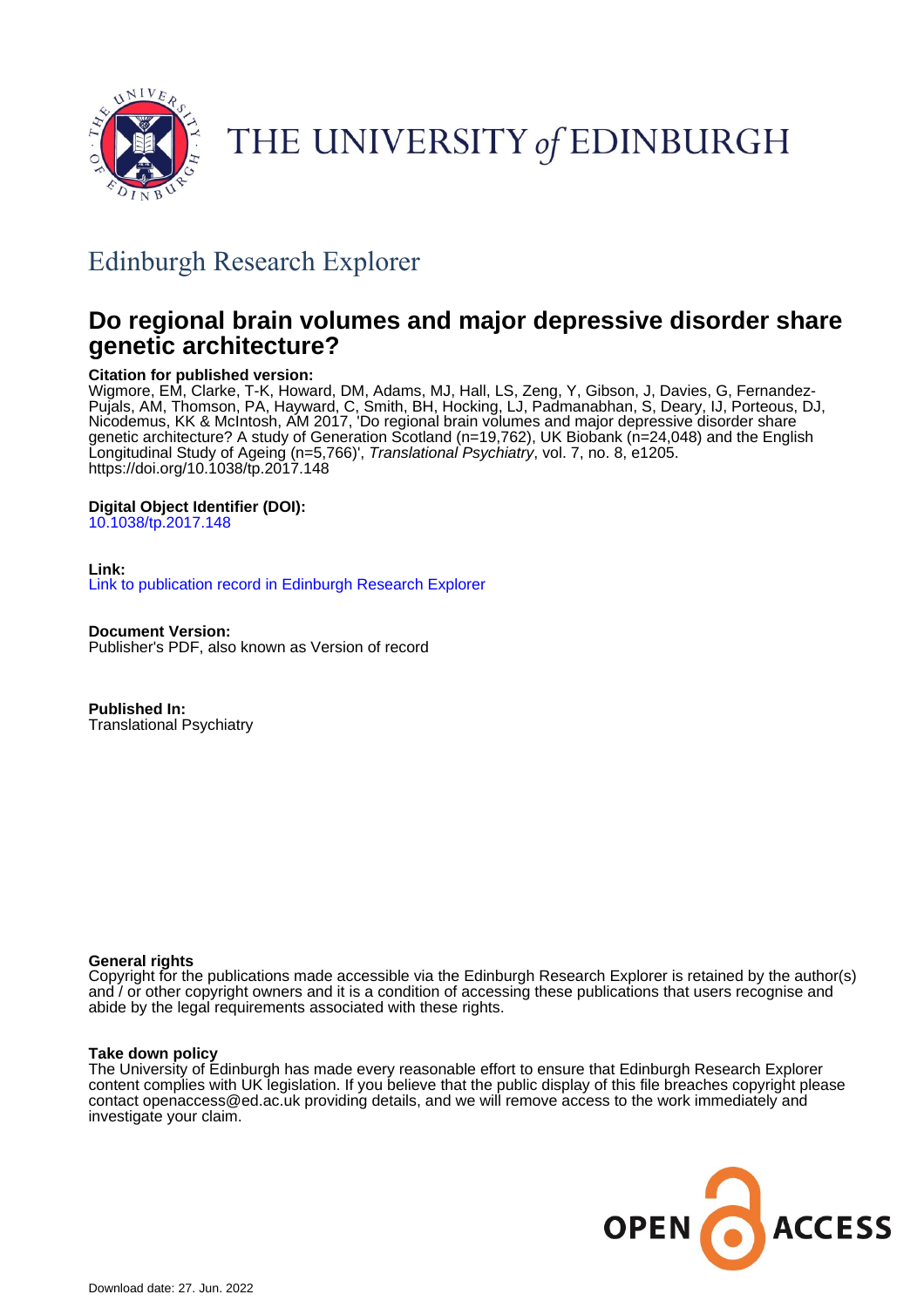[www.nature.com/tp](http://www.nature.com/tp)

## ORIGINAL ARTICLE

# Do regional brain volumes and major depressive disorder share genetic architecture? A study of Generation Scotland  $(n=19762)$ , UK Biobank  $(n=24048)$  and the English Longitudinal Study of Ageing  $(n=5766)$

EM Wigmore<sup>1</sup>, T-K Clarke<sup>1</sup>, DM Howard<sup>1</sup>, MJ Adams<sup>1</sup>, LS Hall<sup>1</sup>, Y Zeng<sup>1</sup>, J Gibson<sup>1</sup>, G Davies<sup>2</sup>, AM Fernandez-Pujals<sup>1</sup>, PA Thomson<sup>2,3</sup>, C Hayward<sup>3</sup>, BH Smith<sup>4</sup>, LJ Hocking<sup>5</sup>, S Padmanabhan<sup>6</sup>, IJ Deary<sup>2,7</sup>, DJ Porteous<sup>3</sup>, KK Nicodemus<sup>2,3</sup> and AM McIntosh<sup>1,2</sup>

Major depressive disorder (MDD) is a heritable and highly debilitating condition. It is commonly associated with subcortical volumetric abnormalities, the most replicated of these being reduced hippocampal volume. Using the most recent published data from Enhancing Neuroimaging Genetics through Meta-analysis (ENIGMA) consortium's genome-wide association study of regional brain volume, we sought to test whether there is shared genetic architecture between seven subcortical brain volumes and intracranial volume (ICV) and MDD. We explored this using linkage disequilibrium score regression, polygenic risk scoring (PRS) techniques, Mendelian randomisation (MR) analysis and BUHMBOX. Utilising summary statistics from ENIGMA and Psychiatric Genomics Consortium, we demonstrated that hippocampal volume was positively genetically correlated with MDD ( $r<sub>G</sub> = 0.46$ ,  $P = 0.02$ ), although this did not survive multiple comparison testing. None of the other six brain regions studied were genetically correlated and amygdala volume heritability was too low for analysis. Using PRS analysis, no regional volumetric PRS demonstrated a significant association with MDD or recurrent MDD. MR analysis in hippocampal volume and MDD identified no causal association, however, BUHMBOX analysis identified genetic subgrouping in GS:SFHS MDD cases only  $(P = 0.00281)$ . In this study, we provide some evidence that hippocampal volume and MDD may share genetic architecture in a subgroup of individuals, albeit the genetic correlation did not survive multiple testing correction and genetic subgroup heterogeneity was not replicated. In contrast, we found no evidence to support a shared genetic architecture between MDD and other regional subcortical volumes or ICV.

Translational Psychiatry (2017) 7, e1205; doi[:10.1038/tp.2017.148;](http://dx.doi.org/10.1038/tp.2017.148) published online 15 August 2017

#### INTRODUCTION

Major depressive disorder (MDD) is a debilitating condition that accounts for a large proportion of disease burden world-wide.<sup>[1](#page-8-0)</sup> It is a complex disorder that is influenced by both genetic and environmental factors with a heritability of  $\sim$  37% estimated from twin studies.<sup>[2](#page-8-0)</sup> Two recent genome-wide association studies (GWAS) identified two loci in  $MDD<sup>3</sup>$  $MDD<sup>3</sup>$  $MDD<sup>3</sup>$  and 15 loci in self-reported depression $4$  of genome-wide significance. Nevertheless, the majority of MDD's heritability is unaccounted for by currently identified variants and the mechanisms leading from gene to clinical phenotype remain elusive.

Reports of lower brain volumes in cross-sectional studies are common in MDD, but small sample sizes have potentially contributed to poorly replicated results. Enhancing Neuro-Imaging Genetics through Meta-Analysis (ENIGMA) completed a large MDD case–control meta-analysis of subcortical volumes  $(n = 8927)$  demonstrating a significant association between MDD and reduced hippocampal volume (Cohen's  $d = -0.20$ ).<sup>[5](#page-8-0)</sup> Numerous other studies have also demonstrated a link between hippocampal reduction and MDD, and it is one of the most robustly associated brain regions.<sup>[6](#page-8-0)</sup> Other brain regions have shown limited and sometimes contradictory evidence for association with MDD. Smaller amygdala volume has been associated with depressive symptoms<sup>[7](#page-8-0),[8](#page-8-0)</sup> and MDD status,<sup>[9](#page-8-0)</sup> however larger amygdala volume has also been associated with the disorder.<sup>[10](#page-8-0)</sup> A 2013 meta-analysis concluded that, as well as hippocampus, smaller putamen and thalamus volumes were associated with late life MDD, although fewer studies have examined these regions.<sup>[11](#page-8-0)</sup> In addition, smaller caudate nucleus volumes have also been associated with MDD in a meta-analysis.<sup>[12](#page-8-0)</sup> The nucleus accumbens has not been widely associated with MDD status but a smaller volume has been implicated in the lethality of suicidal acts within mood disorder sufferers.[13](#page-8-0) Pallidum volume and intracranial volume (ICV) have not been associated with MDD in any metaanalysis to date, as far as we are aware.

Subcortical structural volumes are known to be influenced by both genetic and environmental factors and have been demonstrated to be moderately to highly heritable ranging from 0.44 to 0.88.<sup>14</sup> The previously reported lower brain volumes in MDD and the relatively high heritability of these structures means they

E-mail: [e.m.wigmore@sms.ed.ac.uk](mailto:e.m.wigmore@sms.ed.ac.uk)

<sup>&</sup>lt;sup>1</sup>Division of Psychiatry, University of Edinburgh, Royal Edinburgh Hospital, Edinburgh, UK; <sup>2</sup>Centre for Cognitive Ageing and Cognitive Epidemiology, University of Edinburgh, Edinburgh, UK; <sup>3</sup>Centre for Genomic and Experimental Medicine, Institute of Genetics and Molecular Medicine, University of Edinburgh, Western General Hospital, Edinburgh, UK; <sup>4</sup>Division of Population Health Sciences, University of Dundee, Dundee, UK; <sup>5</sup>Division of Applied Medicine, University of Aberdeen, Aberdeen, UK; <sup>6</sup>Institute of Cardiovascular and Medical Sciences, University of Glasgow, Glasgow, UK and <sup>7</sup>Department of Psychology, University of Edinburgh, Edinburgh, UK. Correspondence: EM Wigmore, Division of Psychiatry, University of Edinburgh, Royal Edinburgh Hospital, Edinburgh EH10 5HF, UK.

Received 8 December 2016; revised 8 May 2017; accepted 7 June 2017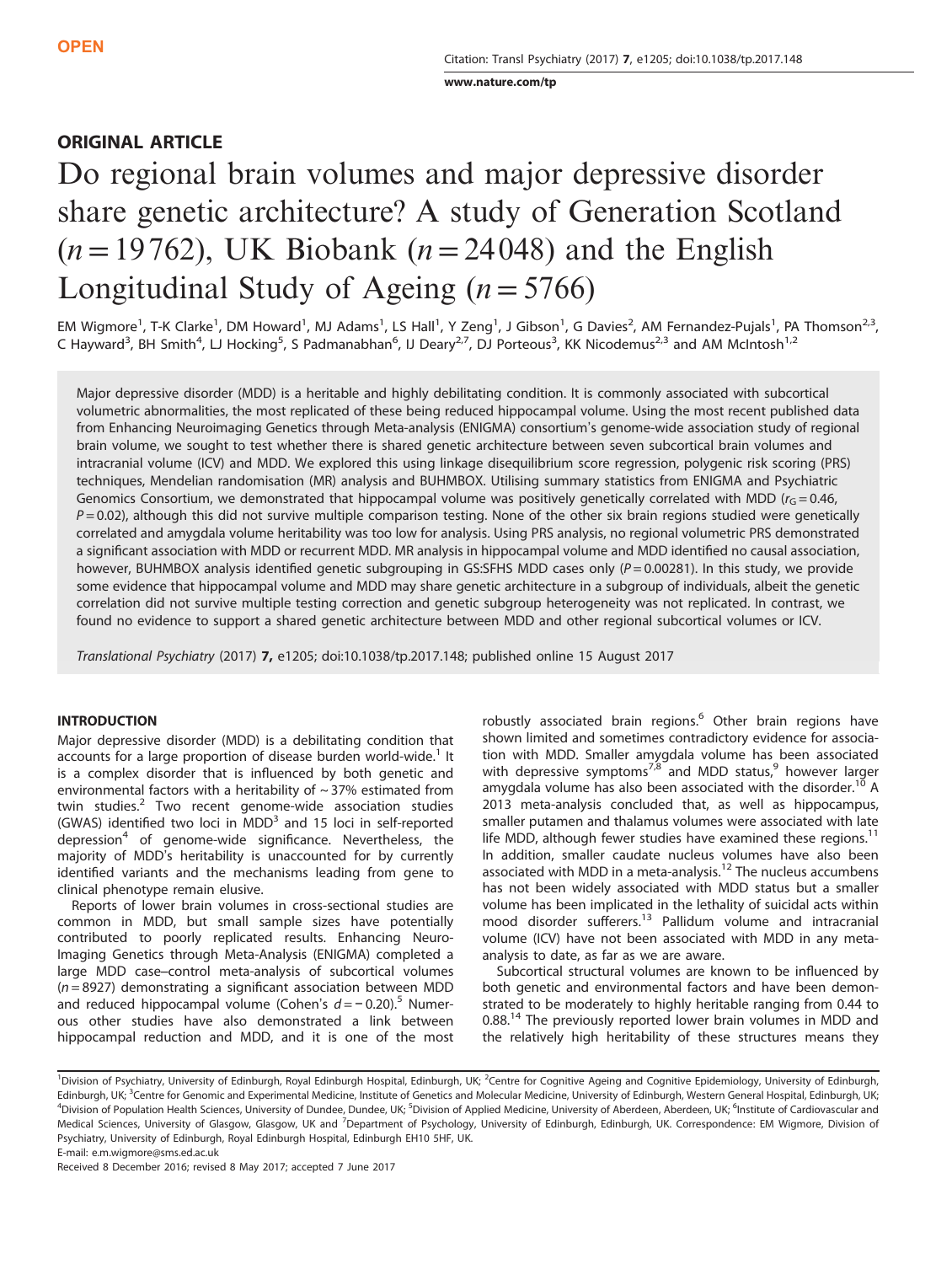could be of interest as an intermediate phenotype.<sup>[14](#page-8-0)</sup> Overlap between genes involved in MDD and subcortical regions have been explored previously. The majority of studies have focused on candidate genes, such as the serotonin transporter (5-HTTLPR), and findings have often been contradictory.<sup>[15](#page-8-0)</sup> As the success of a candidate gene study is reliant on the correct gene being chosen, GWAS studies are often considered to be a less biased and more reliable approach.<sup>[16](#page-8-0)</sup> GWAS of regional brain volumes has recently been completed by the ENIGMA Consortium,[17](#page-8-0) providing an important opportunity to examine the genetic overlap between subcortical brain volumes and ICV with MDD. Indications of covariation could potentially identify the risk conferring loci involved in MDD as well as the underlying mechanisms.

In this current study, we examine whether the genetic architecture of MDD is shared with multiple subcortical brain regions and ICV. We employed four techniques; the first, linkage disequilibrium (LD) score regression, $18,19$  $18,19$  $18,19$  estimates the genetic correlation between these traits using GWAS summary statistics from the ENIGMA consortium and Psychiatric Genomics Con-sortium (PGC). The second method, polygenic risk scoring (PRS),<sup>[20](#page-8-0)</sup> utilises ENIGMA summary statistics to generate individual level polygenic profile scores of each brain region's volume. We then calculated the association of PRS (a) with their own volume in UK Biobank and (b) with MDD status in three population-based cohorts; Generation Scotland: Scottish Family Health Study (GS: SFHS), English Longitudinal Study of Ageing (ELSA) and UK Biobank and (c) with recurrent MDD, MDD episodes, MDD duration and age of onset in GS:SFHS and UK Biobank. Both (b) and (c) analyses were adjusted for confounds on an individual subject level and then combined in a meta-analysis. Third, we used the Mendelian randomisation method $^{21}$  $^{21}$  $^{21}$  to examine a directional causal relationship between the regional volumes and MDD, utilising the GWAS significant loci as genetic instruments. Lastly, we used a new software package BUHMBOX $^{22}$  $^{22}$  $^{22}$  to test for the presence of genetic subgroup heterogeneity.

#### MATERIALS AND METHODS

#### Cohort descriptions and genotyping

Generation Scotland: Scottish Family Health Study. GS:SFHS is a familybased cohort with phenotypic data for 24 080 participants (mean  $age = 47.6$ , s.d.  $= 15.4$ ) of which 20032 had genotype data. Individuals were eligible if they had one first-degree relative willing to partake in the study. Further details on the recruitment for this cohort are available in the Supplementary Materials and have been described previously.<sup>[23](#page-8-0)</sup> Diagnosis of MDD was made using the structured clinical interview for DSM-IV disorders (SCID) for those individuals that screened positive during interview questions ( $n = 19762$ , cases = 2643).<sup>24</sup> Individuals with bipolar disorder ( $n = 76$ ) were excluded from this study. Information on MDD episodes and age of onset was also included in the SCID and therefore recurrent MDD and duration of MDD could be inferred (further details are given in the Supplementary Materials).

Details of the DNA extraction for GS:SFHS have been previously described.<sup>[25](#page-8-0)</sup> Genotyping was completed at the Wellcome Trust Clinical Research Facility Genetics Core, Edinburgh (<www.wtcrf.ed.ac.uk>) using the Illumina HumanOmniExpressExome -8v1.0 Beadchip (San Diego, CA, USA) and Infinium chemistry<sup>26</sup> and processed using GenomeStudio Analysis Software v2011.1. Quality Control (QC) utilised the following inclusion thresholds; missingness per individual  $<$  1%, missingness per singlenucleotide polymorphism (SNP)  $<$  1%, Hardy–Weinberg Equilibrium (HWE) P-value  $>1 \times 10^{-6}$ , minor allele frequency (MAF) > 1%. There were 556 705 SNPs and 19 994 individuals that passed QC criteria.

UK Biobank. UK Biobank is an open resource cohort with phenotypic data for 502 664 (mean age = 56.5, s.d. = 8.1) between the ages of 40-69 recruited within the United Kingdom between 2006 and 2010, with genotype data available for 152 734 participants. Our study was conducted under UK Biobank application 4844. Study design and recruitment has been described previously<sup>[27](#page-9-0)</sup> but, in brief, participants were asked to complete a touchscreen questionnaire and additional data were collected by nurse interview. MDD status was based upon putative MDD phenotype defined by Smith et al.<sup>[28](#page-9-0)</sup> (n = 24 048). Participants with mild depressive symptoms were removed based on this definition and self-reported bipolar disorder participants ( $n = 1211$ ) were excluded. Information on MDD episodes and age of onset was also available, therefore recurrent MDD and MDD duration was inferred (further details are given in the Supplementary Materials). Subcortical volumes for nucleus accumbens, amygdala, caudate nucleus, hippocampus, pallidum, putamen and thalamus were measured by T1-weighted structural imaging. The UK Biobank imaging protocol has been described elsewhere ([http://biobank.](http://biobank.ctsu.ox.ac.uk/crystal/refer.cgi?id�=�1977) [ctsu.ox.ac.uk/crystal/refer.cgi?id = 1977](http://biobank.ctsu.ox.ac.uk/crystal/refer.cgi?id�=�1977)). The mean of the sum of left and right volume was taken for each subcortical region. ICV was generated by the sum of white matter, grey matter and ventricular cerebrospinal fluid volumes. Imaging data for the eight structures were available for 4446 participants, of which 968 had genetic data available.

Genotyping was completed utilising two Affymetrix arrays (Santa Clara, CA, USA); BiLEVE ( $n = 49979$ ) and the UK Biobank Axiom ( $n = 102750$ ). Details have been described previously.<sup>29</sup> Initial genotyping QC was performed by UK Biobank.<sup>30</sup> Additional filtering was then applied to participants with poor heterozygosity or missingness, QC failure, non-British White ancestry, gender mismatch, genotype missingness  $<$  2%, and relatedness within UK Biobank and to the GS:SFHS sample  $(r>0.0442,$  $n = 35$  752) and ELSA sample (in the meta-analysis with all three cohorts). SNPs inclusion criteria were HWE  $P>1 \times 10^{-6}$  and MAF > 1%. There were 731 536 SNPs and 152 735 individuals that passed QC criteria.

English Longitudinal Study of Ageing. ELSA is a prospective cohort study of health and ageing collected in 2002 with six follow-up waves taken at 2 year intervals. At wave 1 (baseline), phenotypic data were available for 12 003 (mean age = 63.9, s.d. = 10.7) and genotypic data available for 7452 participants. Details of this cohort have been described previously<sup>[31](#page-9-0)</sup> and further information is available in the Supplementary Materials. MDD status in this study was defined using a shortened form of the Centre of Epidemiological Studies—Depression scale (CES-D scale) (completed by 5752 participants with genomic data). This consisted of 8 questions, rather than the original 20, with a 'no'/'yes' response that was converted to a binary 0/1, respectively, although positive questions, that is, 'During the past week, were you happy?', were scored in reverse; 0 being 'yes' and 1 being 'no'. After summing the scores, a dummy variable of MDD status was classified as those with a score of 4 or above, as in previous studies.<sup>[32](#page-9-0)</sup> Selfreported 'manic depressive'  $(n = 41)$  individuals were excluded.

Genotyping was completed in 2013/14 on 7452 participants on the Illumina Omni 2.5–8 chip and QC and removal of related individuals  $(r \ge 0.2, n = 109)$  was completed at the University College London Genetics Institute. Further QC was implemented using the same inclusion thresholds as used for GS:SFHS; SNP inclusion criteria were HWE  $P>1 \times 10^{-6}$  and MAF > 1% and exclusion of related individuals ( $r$  > = 0.2, n = 109). There were  $>$  1.3 million SNPs and 7230 individuals that passed QC criteria.

#### LD score regression

Genetic correlation of subcortical structures and ICV with MDD were measured using the LD score regression technique.<sup>18,19</sup> In brief, this technique utilises GWAS summary statistics to estimate the SNP-based heritability of a trait and genetic correlation between traits, in this study we used summary data from ENIGMA and PGC. SNPs inclusion criteria were  $INFO > 0.9$  and  $MAF > 0.9$  (further details in Supplementary Materials).

Summary statistics for the regional brain volume GWAS completed by ENIGMA were downloaded from [http://enigma.ini.usc.edu/research/down](http://enigma.ini.usc.edu/research/download-enigma-gwas-results/) [load-enigma-gwas-results/](http://enigma.ini.usc.edu/research/download-enigma-gwas-results/). The GWAS was completed using 11 840 participants for eight MRI volumetric measures; nucleus accumbens, amygdala, caudate nucleus, hippocampus, pallidum, putamen, thalamus and ICV.<sup>17</sup>

Summary statistics for the MDD GWAS completed by the MDD Working Group of the PGC were downloaded from [http://www.med.unc.edu/pgc/](http://www.med.unc.edu/pgc/downloads) [downloads.](http://www.med.unc.edu/pgc/downloads) The study examined 9238 MDD cases and 8039 controls.

#### Polygenic risk scoring

Construction of PRS was completed in PLINK software.<sup>[34](#page-9-0)</sup> PRS utilise effect sizes from GWAS summary statistics to construct an additive individual genetic scores in a population.<sup>[20](#page-8-0)</sup> Summary statistics were taken from the ENIGMA GWAS<sup>17</sup> (details above) to construct weighted PRS using five P-value thresholds: 0.01, 0.05, 0.1, 0.5 and 1, after SNPs underwent clumped-based pruning  $(r^2 = 0.25, 300$  kb window). All five thresholds are

 $\overline{2}$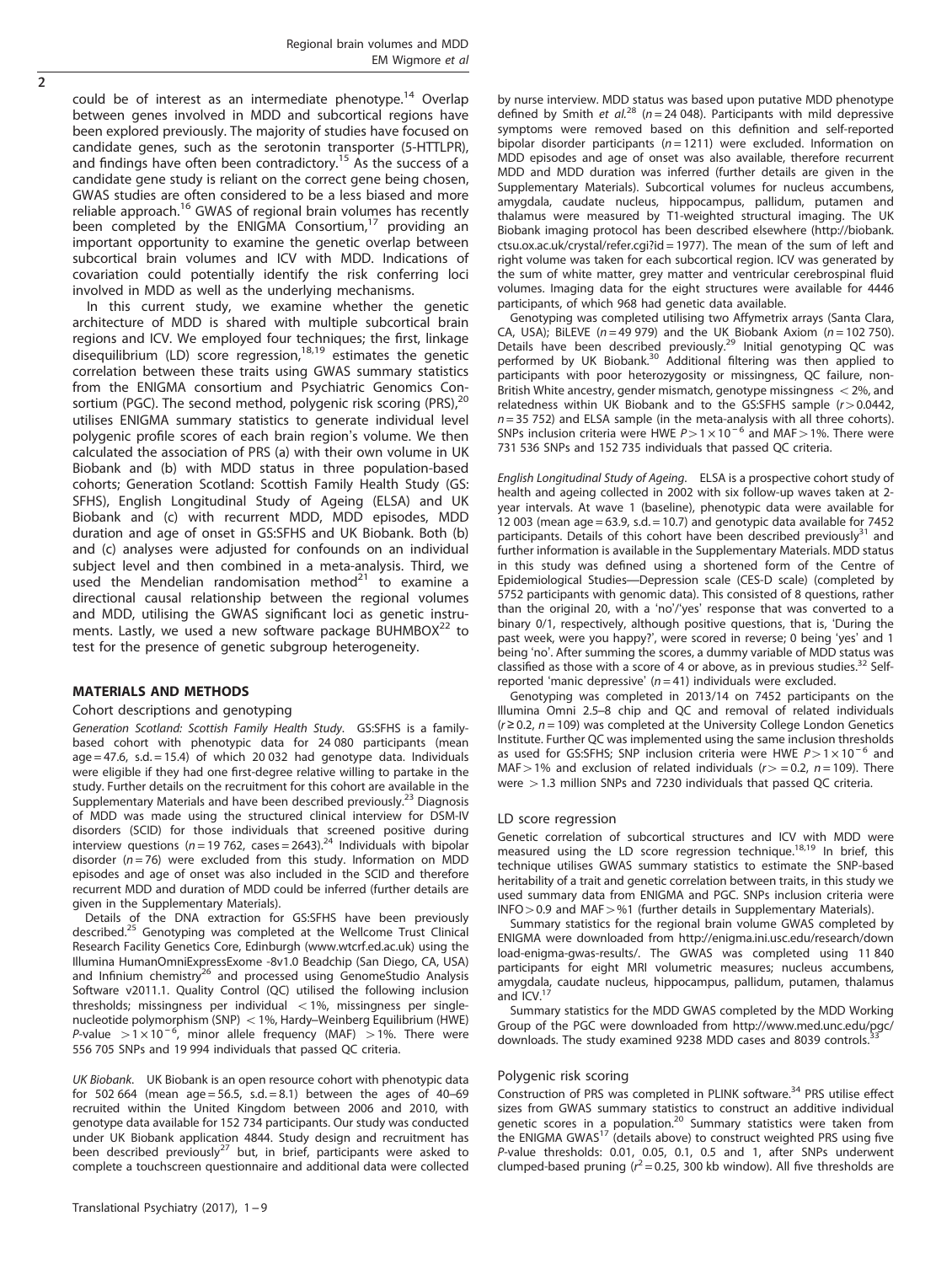reported in models of subcortical volume and ICV PRS predicting their respective volume in UK Biobank and the best predictive threshold was carried forward into models associating MDD status with each subcortical volume and ICV in all three cohorts. The P-value thresholds carried forward were; nucleus accumbens: 0.01, amygdala: 0.1, caudate nucleus: 0.5, hippocampus: 0.01, ICV: 0.5, pallidum: 0.5, putamen: 0.1 and thalamus: 0.05. Scores for GS:SFHS, UK Biobank and ELSA were computed on the raw genotypes.

#### Statistical analysis

Association between regional brain volume PRS and its respective volume. Models predicting regional brain volumes in UK Biobank were conducted using linear regression in R version 3.2.3 (<www.r-project.org>). Models were adjusted for age, sex and the first 15 principal components (PCs) as well as for ICV (excepting ICV itself).

Association between regional brain volume PRS and MDD. Mixed linear model analyses were completed in ASReml-R [\(http://www.vsni.co.uk/](http://www.vsni.co.uk/software/asreml/) [software/asreml/\)](http://www.vsni.co.uk/software/asreml/) for GS:SFHS with MDD status. Mixed linear modelling was utilised to account for the family structure in GS:SFHS. MDD status was fitted as the dependent variable and volume PRS fitted as the independent variable. The model was adjusted for age and sex with the first four PCs fitted to control for population stratification. An additive relationship matrix (expected relatedness derived from pedigree information) was fitted as a random effect to account for the family structure in GS:SFHS. Wald's conditional F-test was used to calculate P-values for all fixed effects and the variance explained was calculated by division of the difference in the sum of residual variance and additive genetic effect in the null model (without PRS) with the full model (with PRS). To adjust for the use of linearmixed regression models being applied to a binary dependent variable in a structured data set, the fixed effects and standard errors from the linear model were transformed utilising a Taylor series approximation<sup>[35](#page-9-0)</sup> from the linear scale to the liability scale (Supplementary Materials).

In unrelated samples (UK Biobank and ELSA) logistic regression utilising generalised linear models in R version 3.2.3 ([www.r-project.org\)](www.r-project.org) was used to test the degree of association between MDD and PRS of subcortical volumes and ICV. Models were adjusted for age, sex and the first 15 PCs (in UK Biobank) and first 4 PCs (in ELSA) to control for varying levels of population stratification present in the samples.

Association between hippocampus volume PRS and MDD traits. As hippocampal volumetric differences have been more closely associated<br>with recurrent MDD and early illness onset,<sup>[5,](#page-8-0)[36](#page-9-0)</sup> hippocampus PRS regression analyses were also run with recurrent MDD, number of episodes, MDD duration and age of onset as dependent variables (for further details see Supplementary Materials). In GS:SFHS these were run utilising mixed linear model analysis (as above) to account for the family structure. As recurrent MDD is a binary trait, this was transformed from the linear to liability scale using the Taylor series approximation<sup>35</sup> (as above). For testing association in unrelated samples, logistic regression models were used for binary traits (recurrent MDD) and linear regression for quantitative traits (number of episodes, MDD duration and age of onset). Models were adjusted for age, sex and the first 15 PCs to control for population stratification. These data were not available for ELSA therefore this was run in UK Biobank only.

Meta-analysis. In order to increase power, fixed effect meta-analysis, weighted by standard error of the beta values relating PRS scores to MDD was carried out using the 'meta' package (version  $4.3-2$ )<sup>[37](#page-9-0)</sup> in R.

#### Mendelian randomisation

Mendelian randomisation (MR) is an approach that examines genetic variants in association with an exposure and outcome to determine causality. In this study if a significant genetic correlation ( $P < 0.05$ ) was found (indicating pleiotropy) it was carried forward into a two-sample MR analysis. We utilised the 'MendelianRandomization' package (v0.2.0) in R to conduct both an Inverse-Variance Weighted (IVW) analysis and MR-Egger regression.<sup>[21](#page-8-0)</sup> In brief, the IVW method incorporates multiple SNPs as a vector of instrumental variables (IVs) and carries out weighted linear regression analysis between the IVs vector—outcome and IVs vector exposure. The analysis is weighted on the inverse variance of the IVs vector —outcome association and the intercept constrained to zero. We utilised the effect beta from the genome-wide significant variants from the original ENIGMA GWAS as the association between variants and exposure and the effect beta from the same variants in the PGC GWAS as the association between the variant and outcome. We also tested the association between the variants and MDD in the GS:SFHS, UK Biobank and ELSA (Supplementary Materials). If the variant was not available in a data set, that data set was either removed or the variant in highest LD available in both data sets was used. The constraint of the intercept at zero in IVW, however, assumes that all IVs are valid. As this is not always the case, if a significant association ( $P < 0.05$ ) was indicated in IVW analysis, sensitivity analysis with MR-Egger regression was conducted. As MR-Egger regression does not constrain the intercept, it is therefore is not biased by invalid IVs.<sup>[38](#page-9-0)</sup> The same effect beta's and standard errors were utilised in the MR-Egger regression. For further details on the methodology see Supplementary Materials.

#### BUHMBOX

To further explore correlation between subcortical volume and MDD, we utilised the technique BUHMBOX[.22](#page-8-0) This technique tests for the presence of true pleiotropy and genetic subgroup heterogeneity within cases of a disease phenotype (phenotype A) by measuring pairwise correlations of risk alleles with another trait (phenotype B). The presence of phenotype B risk alleles across all phenotype A cases and not phenotype A controls provides evidence of true pleiotropy, whereas subgroup heterogeneity is implicated if phenotype B risk alleles are enriched in a subgroup of phenotype A cases. Pairwise correlations are combined to generate a BUHMBOX test statistic for clinical heterogeneity. In this study, if a significant genetic correlation ( $P < 0.05$ ) was found, we utilised BUHMBOX to further dissect the genetic relationship between regional brain volume and MDD. We examined risk alleles associated with the ENIGMA regional brain volumes as phenotype B with MDD phenotypes in GS:SFHS, UK Biobank and ELSA as phenotype A. In order to minimise bias caused by related individuals in GS:SFHS, an unrelated subsample was used comprising 5659 individuals (786 MDD cases). LD pruning was conducted using PLINK 1.90<sup>39</sup> using --indep-pairwaise with  $r^2 > 0.1$  and a window size of 50 SNPs and a sliding winding of five SNPs. The first 4 PCs were fitted in GS:SFHS and ELSA and the first 15 PCs were fitted in UK Biobank to account for additional heterogeneity.

#### Power Analyses

Power analyses for the genetic correlations  $(r<sub>G</sub>)$ , calculated using LD score regression, were completed using the GCTA-GREML power calculator.<sup>[40](#page-9-0)</sup> As LD score regression utilises summary statistics and GCTA, the individual genotype data, true power is likely to be slightly lower; however, the GCTA-GREML power calculator gives a close estimate. Results of the power analysis are presented in Supplementary Table S1.

Simulations of genetic correlations varying from 0.1 to 0.5 between the brain volume and MDD indicated that, at  $r<sub>G</sub> = 0.5$ , we had power to detect an association ( $P < 0.05$ ) in all regions. However, genetic correlation was found to be much lower for many of the regions and therefore we only had adequate power to detect a correlation between hippocampal volume and MDD (power  $= 93\%$ ). For the remaining regions, a power curve was conducted to demonstrate the size of the sample needed for sufficient power [\(Figure 1](#page-4-0) and Supplementary Figure S2). Results indicate that an additional  $\sim$  15 000 sample increase in both ENIGMA and PGC samples would be needed to detect significant genetic correlations between MDD and either putamen or ICV at the estimates reported in this analysis. To demonstrate significant genetic correlation between MDD and either nucleus accumbens or pallidum volumes would require sample size increases of greater than 100 000 in both samples. Power curves of simulated genetic correlations (varying from 0.1 to 0.5) were also constructed to identify the genetic correlation that we would have had power to detect at the current sample size. Results indicate that this sample had adequate power to detect a genetic correlation of at least 0.24 for putamen, 0.26 for nucleus caudate, 0.33 for both pallidum and ICV, 0.37 for hippocampus, 0.38 for thalamus and 0.49 for nucleus accumbens.

Power analysis of PRS were completed using AVENGEME.<sup>[41](#page-9-0)</sup> Markers were assumed to be independent and 5% of SNPs were assumed to have an effect in the training sample. Genetic covariance values were taken from the LD score regression analysis, however, no value could be computed for amygdala therefore three hypothetical covariances were tested; 0.50, 0.25 and 0.10. Results of the power analysis are presented in Supplementary Table S3.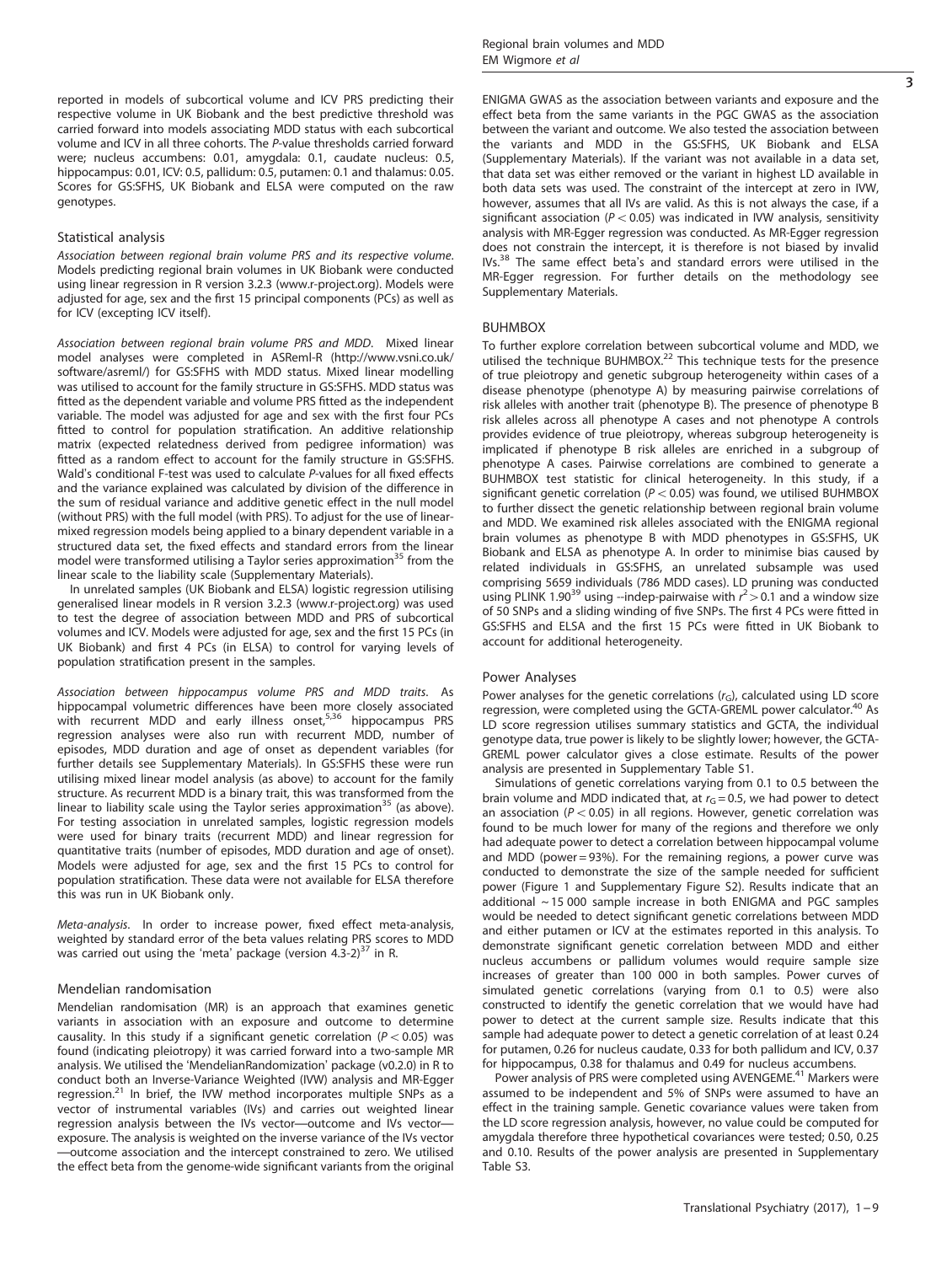Regional brain volumes and MDD EM Wigmore et al

<span id="page-4-0"></span>

Figure 1. Power curves were calculated with starting point 0 as the sample size in our analysis. For the genetic correlation power analysis the power curves demonstrate (a(i)) the sample size increase needed for detecting a significant association at the estimates reported in this analysis when both samples were increased equally and, for MDD, the proportion of cases and controls was kept constant and (a(ii)) the genetic correlation that there would be power to detect at the sample size reported in this analysis. For PRS power analysis (b) the sample size For the training set (ENIGMA) was kept constant while the target set sample size was increased. Amygdala was assumed to have a  $r_{\rm G}$  = 0.25 for the PRS power analysis. Hippocampus had adequate power in the genetic correlation analysis and therefore was not included in the power curve. ICV, intracranial volume; MDD, major depressive disorder; PRS, polygenic risk scoring.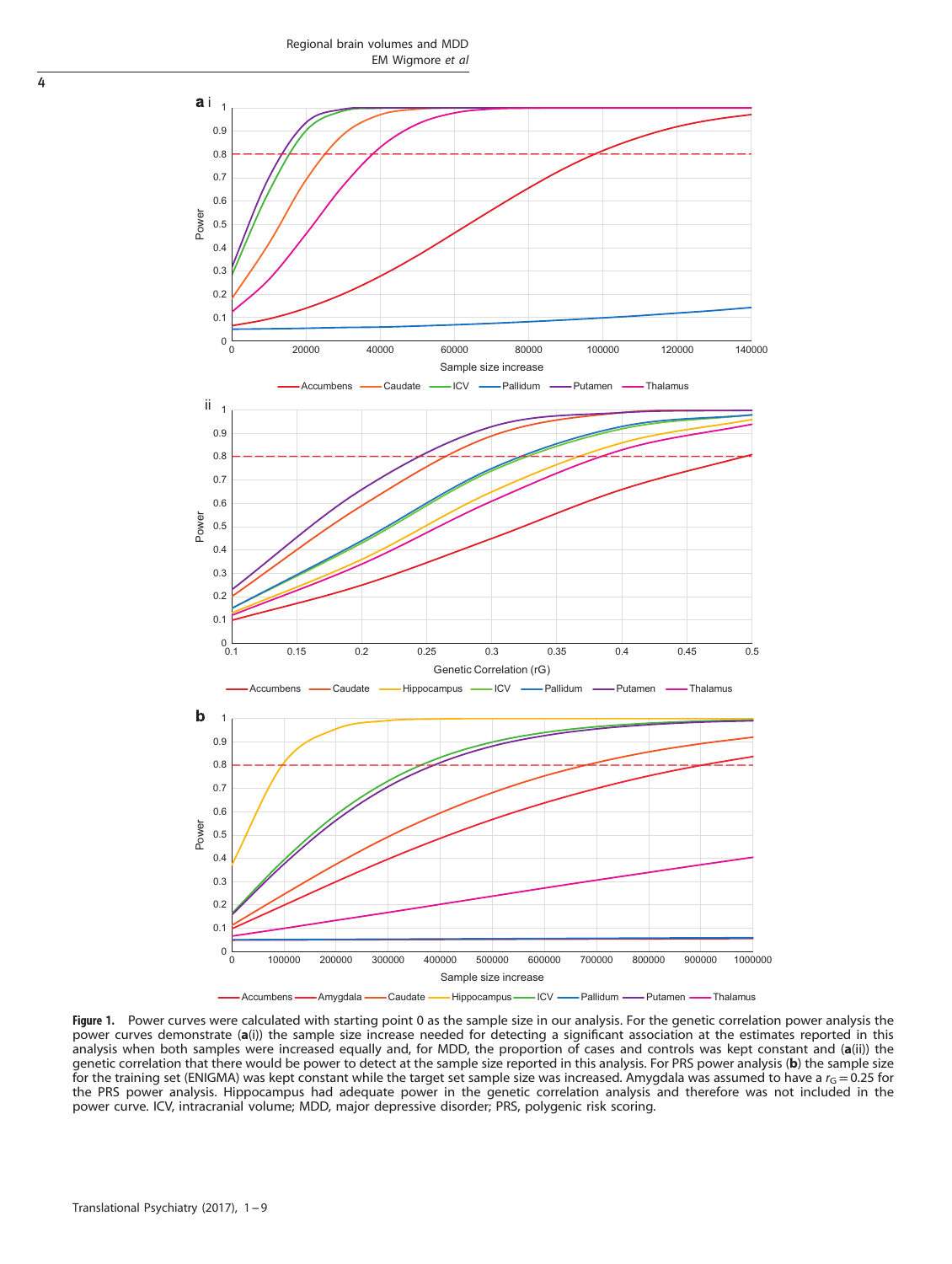| Brain region       |           | SNP heritability |         | Genetic correlation with MDD |       |           |        |  |
|--------------------|-----------|------------------|---------|------------------------------|-------|-----------|--------|--|
|                    | SNP $h^2$ | s.e.             | Z-score | $r_G$                        | s.e.  | Z-score   | D      |  |
| Nucleus accumbens  | 0.0855    | 0.0438           | 1.95    | 0.0458                       | 0.210 | 0.218     | 0.828  |  |
| Caudate nucleus    | 0.253     | 0.0432           | 5.86    | 0.0752                       | 0.130 | 0.580     | 0.562  |  |
| <b>Hippocampus</b> | 0.137     | 0.0481           | 2.85    | 0.460                        | 0.200 | 2.30      | 0.0213 |  |
| ICV                | 0.167     | 0.0462           | 3.61    | 0.123                        | 0.166 | 0.739     | 0.460  |  |
| Pallidum           | 0.171     | 0.049            | 3.49    | $-0.0077$                    | 0.158 | $-0.0491$ | 0.961  |  |
| Putamen            | 0.297     | 0.051            | 5.82    | 0.0986                       | 0.118 | 0.834     | 0.404  |  |
| Thalamus           | 0.125     | 0.0401           | 3.12    | $-0.0808$                    | 0.177 | $-0.457$  | 0.648  |  |

Abbreviations: ICV, intracranial volume; MDD, major depressive disorder; SNP, single-nucleotide polymorphism. The heritability of amygdala was nonsignificant and therefore removed from subsequent analysis. The P-values shown are uncorrected for multiple testing (for the results corrected for multiple testing see Supplementary Table S2).



Figure 2. Significant P-values ( $< 0.05$ ) are indicated with asterisk (\*). Nucleus accumbens, amygdala and pallidum PRS were not significantly associated with their respective volume at any threshold. ICV, intracranial volume; PRS, polygenic risk scoring.

Despite a study size of 49 576 individuals, PRS was under-powered in all analyses. Highest power in the meta-analyses was for hippocampal volumes (37%). Low SNP heritability and low covariance between traits account for the low power in the meta-analyses. In the PRS analysis on their own trait, highest powered was the putamen  $(23%)$  at a P-value threshold of 1. In this analysis a small sample size of 968 individuals likely reduced power. We therefore conducted a power curve for both the metaanalysis and PRS in their own trait to indicate the sample size that would be necessary to have adequate power ([Figure 1](#page-4-0) and Supplementary Figure S3). Power curves indicate that a sample increase of  $\sim$  100 000 individuals in the target set would be sufficient power for hippocampus PRS associated with MDD, however nearly 900 000 for amygdala assuming a covariance of 0.25 and an increase of over 1 million participants for nucleus accumbens, pallidum and thalamus.

#### RESULTS

#### Genetic correlation

Using LD score regression, we calculated SNP-based heritability estimates for the seven subcortical regions and ICV with MDD, utilising summary data from GWAS completed by ENIGMA<sup>[17](#page-8-0)</sup> and PGC,<sup>[33](#page-9-0)</sup> respectively. The estimate of the SNP heritability for the amygdala was non-significant and therefore the amygdala was not included in any further analysis. SNP heritability estimates for the remaining subcortical volumes ranged from the SNP  $h^2$  = 0.0855 (s.e. = 0.0438) for the nucleus accumbens to SNP  $h^2$  = 0.297 (s.e. = 0.051) for the putamen (Table 1). MDD SNP heritability was calculated at 0.204 (s.e. = 0.0386). Genetic correlation between each subcortical region and ICV with MDD was then calculated. Hippocampal volume demonstrated significant genetic correlation with MDD ( $r_G$  = 0.460, s.e. = 0.200, P = 0.0213; Table 1), although this did not survive multiple testing correction using false discovery rate adjustment (Supplementary Table S3). No other subcortical volume or ICV was genetically correlated with MDD.

#### Polygenic risk score

Association between regional brain volume PRS and its respective volume. Subcortical and ICV PRS were calculated in UK Biobank to examine the association between each regional volume PRS and its own volume. PRS were positively associated with their respective volume in four of the eight structures across the five Pvalue thresholds; caudate nucleus, ICV, putamen and thalamus. In addition, hippocampus was significantly associated at a P-value threshold of 0.01 only. These results retained significance after multiple test correction across the five thresholds, however only raw P-values have been reported. Nucleus accumbens, amygdala and pallidum PRS did not demonstrate any association with their respective volume. The variance explained by PRS was small for all volumes, with the largest reported in the caudate nucleus  $(R^2 = 0.0102, \beta = 0.117, \beta = 1.08 \times 10^{-4};$  Figure 2 and Supplementary Table S2).

Association between regional brain volume PRS and MDD. Structural PRS were selected at the threshold that best predicted its own volume (nucleus accumbens = 0.01, amygdala = 0.1, caudate nucleus = 0.5, hippocampus = 0.01, ICV = 0.5, pallidum = 0.5, puta $men = 0.1$ , thalamus = 0.05) and tested for prediction of MDD status. No PRS for any volume was significantly associated with MDD status in any of the cohorts (Supplementary Table S4). In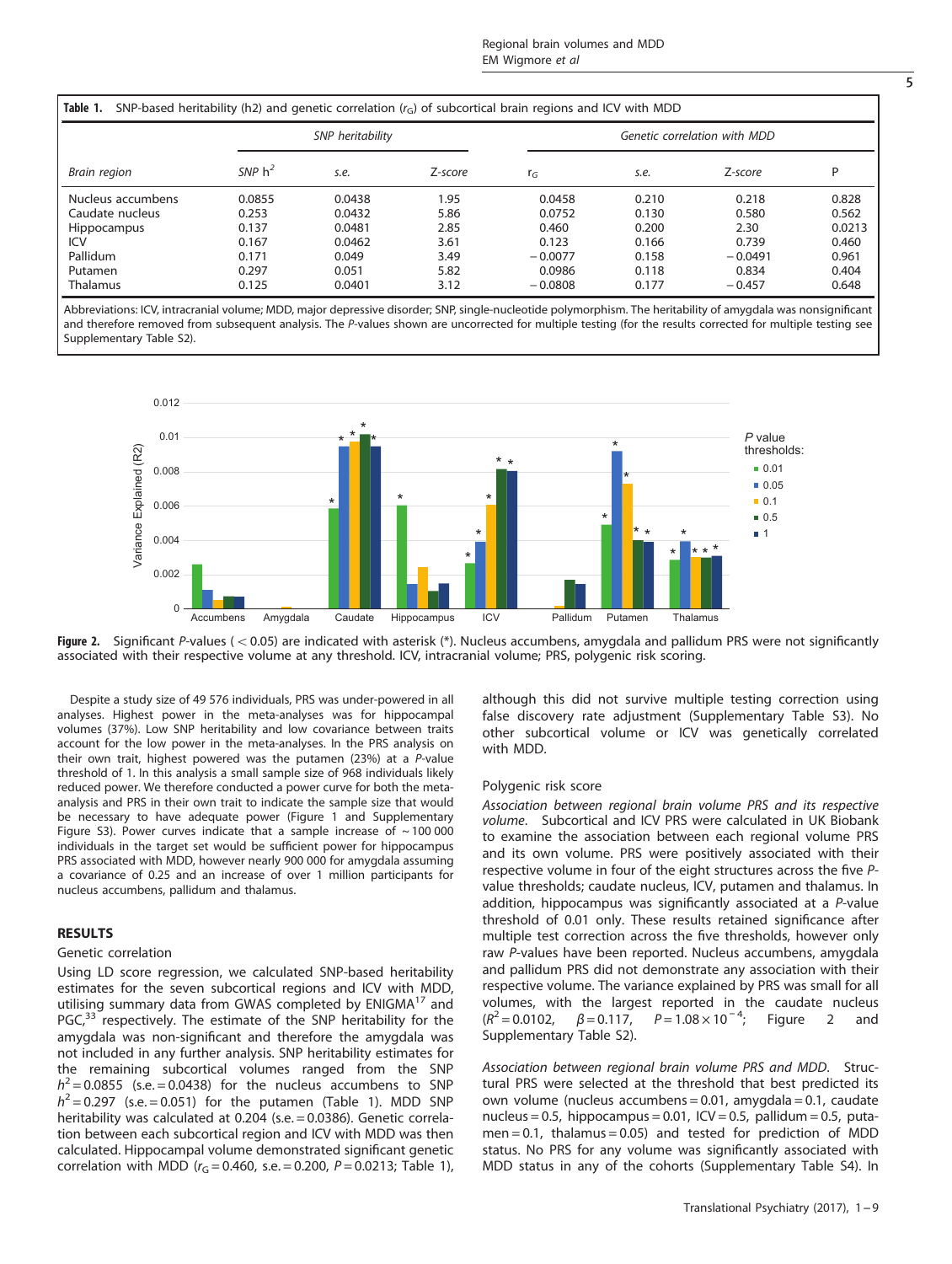

Figure 3. Both plots demonstrate a negative correlation with MDD and recurrent MDD with no heterogeneity between cohorts but neither plot reaches statistical significance. CI, confidence intervals; GS:SFHS, Generation Scotland: Scottish Family Health Study; MDD, major depressive disorder; OR, odds ratio; seTE, standard errors; TE, treatment effect (regression beta's); W(fixed), weight of individual studies in fixed effect meta-analysis.

order to increase power, we completed a meta-analysis of the summary association statistics from three cohorts. No evidence of heterogeneity was identified in any of the meta-analyses. We found no association between any structural PRS and MDD (Figure 3a and Supplementary Figure S4).

Association between hippocampus volume PRS and MDD traits. Association between hippocampal volume and recurrent MDD and early illness onset has been previously reported.<sup>[5,](#page-8-0)[36](#page-9-0)</sup> We therefore examined MDD phenotypes in association with hippocampal volume PRS in GS:SFHS and UK Biobank, these data were not available for the ELSA cohort. There was no association between hippocampal PRS and recurrent MDD (OR = 0.98,  $P = 0.0850$ ) (Figure 3b). Further, hippocampal volume PRS was not significantly associated with number of episodes ( $\beta$  =  $-0.00390$ , P = 0.425), MDD duration (β = -0.00110, P = 0.414) or age of onset ( $\beta$  = 0.0142, P = 0.291; Supplementary Figure S5).

#### Mendelian randomisation

To further examine the nominally significant genetic correlation between hippocampus and MDD, MR analysis was performed to test for a directional association between hippocampal volume and MDD. Only two genome-wide significant variants were identified in the original ENIGMA GWAS (rs61921502 and rs77956314) and these SNPs were only present in two of the cohorts (GS:SFHS and UK Biobank). To obtain a value for variant outcome in the PGC data set, we selected the SNPs in highest LD with the two causal variants that were available in both ENGIMA and PGC summary statistics; rs17765551 and rs7294919. We also conducted the analysis using values obtained with the causal variants from meta-analysis with GS:SFHS and UK Biobank. IVW analysis did not identify evidence for a causal association between hippocampus variants and MDD in using either PGC MDD as the outcome nor GS:SFHS and UK Biobank MDD (Supplementary Table S5), it was therefore not necessary to carry this forward into the MR-Egger regression model.

#### BUHMBOX

To further investigate whether the genetic correlation found between hippocampus volume and MDD could be due to genetic subgroup heterogeneity, we utilised the software package BUHMBOX. SNP subsets were used that were associated with hippocampal volume at a threshold of  $P < 1.0 \times 10^{-3}$  and had to be present in all individuals per cohort therefore 388, 504 and 386 SNPs, and 5659, 7017 and 4118 individuals remained in GS:SFHS, UK Biobank and ELSA, respectively. Clinical heterogeneity was found in GS:SFHS MDD cases (Z-score = 2.78,  $P = 0.00281$ ), demonstrating excessive pairwise correlations between risk alleles for hippocampus volume and a subgroup of MDD cases. This survived false discovery rate multiple testing correction, however, this finding was not replicated in either UK Biobank or ELSA ([Table 2](#page-7-0)).

#### **DISCUSSION**

Previous studies have reported phenotypic associations between brain volumes and MDD. In this study, we investigated whether there was evidence of shared genetic architecture between subcortical brain volumes and ICV with MDD. Results from the genetic correlation analysis indicate that hippocampal volume and MDD are partially influenced by common genetic variants  $(r_{G} = 0.46, s.e. = 0.200, P = 0.0213)$ , although this did not survive correction for multiple testing. This positive genetic correlation is novel, so far as any of the authors are aware, however Mathias et  $al^{42}$  $al^{42}$  $al^{42}$  demonstrated significant negative correlation between recurrent MDD and right hippocampal volume measured via linkage analysis in a sample of 893 individuals. No other brain regions' volume showed evidence of shared genetically aetiology with MDD. Our sample size was adequate to detect a correlation at  $r<sub>G</sub> = 0.5$ , however, at the values reported in this study, we were underpowered in all other brain volumes (excluding hippocampus). Power analyses indicate that we had insufficient power to detect weak to modest genetic correlations in this study. Although we were able to demonstrate lack of strong genetic correlations between regional brain volumes (excepting hippocampus) and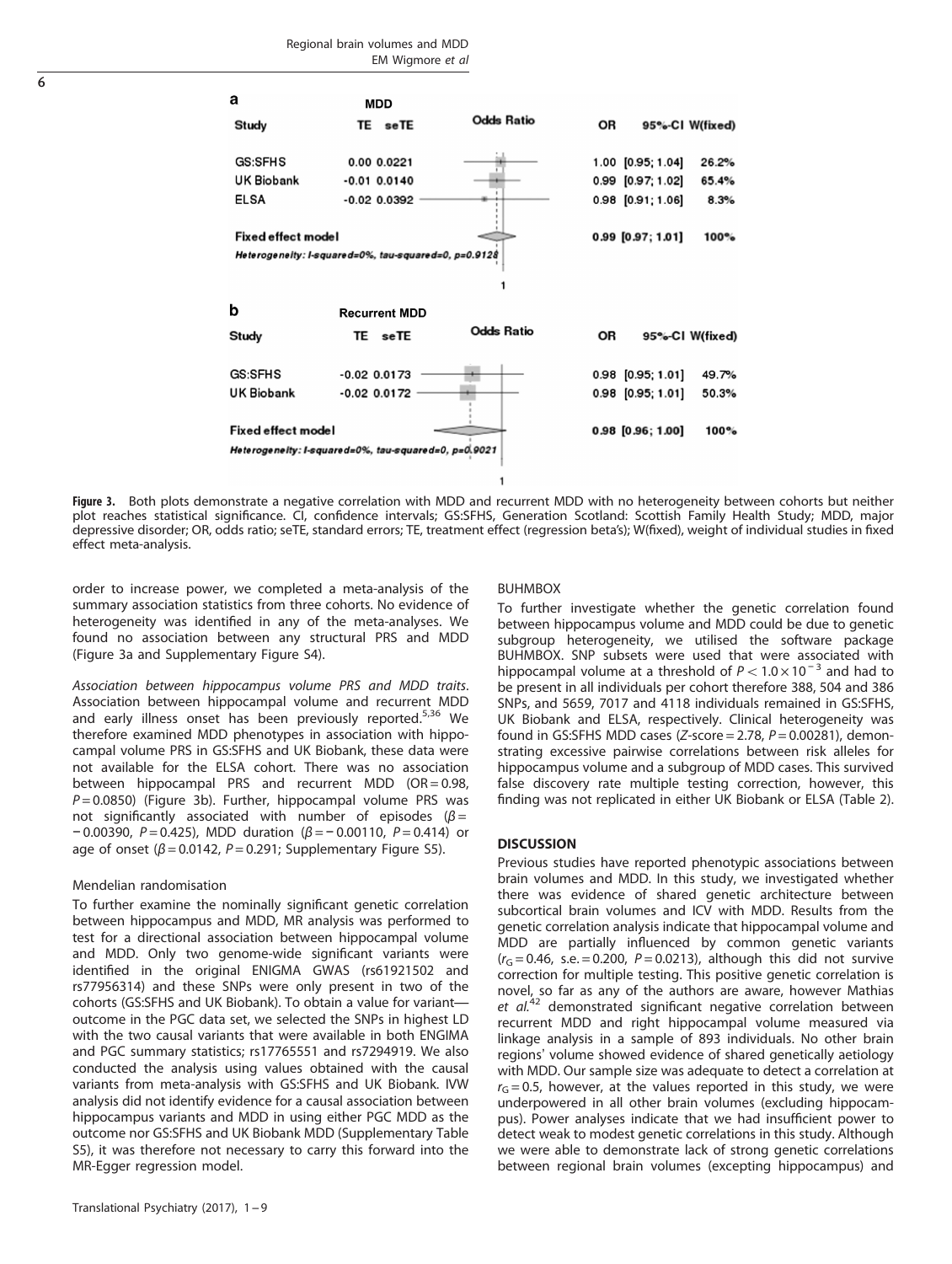<span id="page-7-0"></span>

| Table 2.<br>BUHMBOX results for hippocampus volume and MDD in GS:SFHS, ELSA and UK Biobank                                                                                      |           |                 |          |      |       |          |        |              |                    |                 |  |
|---------------------------------------------------------------------------------------------------------------------------------------------------------------------------------|-----------|-----------------|----------|------|-------|----------|--------|--------------|--------------------|-----------------|--|
|                                                                                                                                                                                 | BUHMBOX P | $P_{corrected}$ | Z-score  | N    | Cases | Controls | SNPs N | Pleiotropy P | Pleiotropy $\beta$ | Pleiotropy s.e. |  |
| GS:SFHS                                                                                                                                                                         | 0.00281   | 0.00843         | 2.77     | 5659 | 786   | 4873     | 388    | 0.0890       | $-0.0448$          | 0.0263          |  |
| UK Biobank                                                                                                                                                                      | 0.893     | 0.893           | $-1.24$  | 7017 | 2316  | 4701     | 504    | 0.926        | $-0.00128$         | 0.0138          |  |
| <b>ELSA</b>                                                                                                                                                                     | 0.678     | 0.893           | $-0.462$ | 4116 | 544   | 3572     | 386    | 0.650        | 0.0144             | 0.0316          |  |
| Abbreviations: GS:SFHS, Generation Scotland: Scottish Family Health Study; ELSA, English Longitudinal Study of Ageing. Significant results ( $P < 0.05$ ) are shown<br>in bold. |           |                 |          |      |       |          |        |              |                    |                 |  |

MDD, we cannot with confidence exclude the possibility that they are weakly to modestly correlated. Therefore, further analysis utilising larger sample sizes (a minimum of 15 000 increase in both samples) would be necessary to draw confirmatory conclusions.

Brain volume PRS were not associated with their own volume in three out of the eight structures and was only associated with hippocampal volume at P-value threshold 0.01. This is likely due to the analysis being underpowered to detect an association in a sample size of 968 participants. Of the PRS that were associated with their phenotype, the largest proportion of variance explained was 1% with the majority predicting  $\sim$  0.6%. The proportion of variance explained is therefore very low although this is fairly common in PRS studies $43$  with one of the largest explained variance by PRS reported in schizophrenia (~7% on the liability scale).<sup>[44](#page-9-0)</sup>

Meta-analysis of data from three studies, totalling 49 576 individuals including 11 552 cases, found no evidence of association between any regional brain volume PRS and MDD, including the hippocampus. As previous neuroimaging evidence suggests that decreased hippocampal volumes could occur as a cause or consequence of recurrent depressive episodes and early illness onset,<sup>[5,](#page-8-0)[36](#page-9-0)</sup> we examined hippocampal volume PRS associations with recurrent MDD, number of episodes, MDD duration and age of onset but we observed no significant associations. Despite the PRS meta-analysis being the largest analysis to date examining genetic scores for brain volume and MDD, it was severely underpowered; therefore, we can draw no confirmatory conclusions about the genetic overlap between any structure and MDD from this analysis. The apparent discrepancy between PRS and our finding LD score regression is likely due to this lack of power, however, as LD information is utilised in LD score regression and SNPs are pruned in PRS calculation, it is also possible that the 'loss of information' involved in calculating PRS contributed. Previous simulation studies have demonstrated that predictive capabilities of PRS are greatly enhanced when utilising LD information.<sup>[45](#page-9-0)</sup> This implies that LD pruning may be removing causal SNPs and those more closely tagging causal variants, resulting in a loss of information and predictive accuracy.

To further dissect the positive genetic correlation between hippocampus and MDD, we utilised MR and BUHMBOX techniques. MR was used to determine the causality of genetic variants in association with hippocampal volume and MDD. We did not detect a causal association, however, there were only two genome-wide significant SNPs associated with hippocampal volume in the original GWAS. Larger numbers of associated variants increase power in MR analysis<sup>[38](#page-9-0)</sup> therefore this was likely a contributing factor in this analysis. We also applied BUHMBOX to investigate genetic subgroup heterogeneity and detected evidence of a subgroup in MDD cases within GS:SFHS. We did not replicate this finding in UK Biobank or ELSA, however, MDD cases are not defined using a clinical measure in these cohorts, whereas GS:SFHS cases are defined using DSM-IV criteria. The PGC MDD definition also most closely matches that of GS: SFHS MDD, although the GS:SFHS sample was population-based rather than identified from a clinically ascertained samples. This could explain why the findings were associated with these cohorts and not the others. The observed lack of replication may then be due to factors related to ascertainment differences and should therefore be replicated in a clinically determined MDD sample.

We conclude that hippocampal volume and MDD may share common genetic factors, although this result did not withstand multiple testing correction. Animal models have previously demonstrated that increased stress can drive decreased hippo-campal neurogenesis (and therefore increased atrophy)<sup>[46](#page-9-0)</sup> and this reduced neurogenesis can lead to depressive-like symptoms.<sup>4</sup> Stress is a well-established environmental risk factor associated with MDD<sup>[48](#page-9-0)</sup> and the inhibition of glucocorticoid receptors has been shown to normalise hippocampal neurogenesis<sup>[49](#page-9-0)</sup> and relieve symptoms in psychotic major depression.<sup>[50](#page-9-0)</sup> Furthermore, increased duration of depression has also been related to more pronounced hippocampal reductions.<sup>[51](#page-9-0)</sup> Our results however indicated a positive genetic correlation suggesting that genetic variants determining larger hippocampal volume may be risk factors for MDD. The clinical heterogeneity found utilising BUHMBOX in GS:SFHS could provide a possible explanation for the deviation from literature. If genes for larger hippocampal volume are present in a subgroup of MDD only, then it is possible that hippocampal volume atrophy could be associated with a different subgroup of individuals that are affected through more environmental pathways. Hippocampal volume has been demonstrated to be more highly impacted by the environment than other brain regions<sup>[52](#page-9-0)</sup> and is associated with many environmental factors, for example, stress, $48$  increased exercise training $53$  and jet  $\log^{54}$  $\log^{54}$  $\log^{54}$  It is therefore possible that the previously reported decreased hippocampal volume associated with MDD is due to multiple episodes of depression and that this positive genetic correlation is due to a role in MDD susceptibility earlier in brain development. In fact, it has been previously demonstrated that first episode MDD subjects exhibited marginally larger hippocam-pal volumes in comparison to healthy controls.<sup>[55](#page-9-0)</sup> This could also provide explanation for the opposing negative genetic correlation finding by Mathias et  $al^{42}$  $al^{42}$  $al^{42}$  as they examined recurrent MDD. However, it should be noted that this study did not demonstrate significant hippocampal atrophy in analysis including controls,<sup>[55](#page-9-0)</sup> which has been similarly shown in another study.<sup>[56](#page-9-0)</sup> Given that this positive correlation could be associated with a subgroup of MDD cases, it is also possible that this is hindering investigations into hippocampus and all MDD cases. Hippocampal volume changes are also widely associated with other psychiatric disorders such as schizophrenia. A similar analysis that examined the genetic correlation between subcortical volumes and schizophrenia found no significant correlations. $57$  This is suggestive that the genetic correlation observed could be specific to hippocampal volume in MDD. However, these results are only indicative of a genetic correlation between the two traits and further research would be necessary to provide confirmative evidence.

A number of limitations of this study should be noted; first, this study only explored the effects of common genetic variants and it

Translational Psychiatry (2017), 1 – 9

7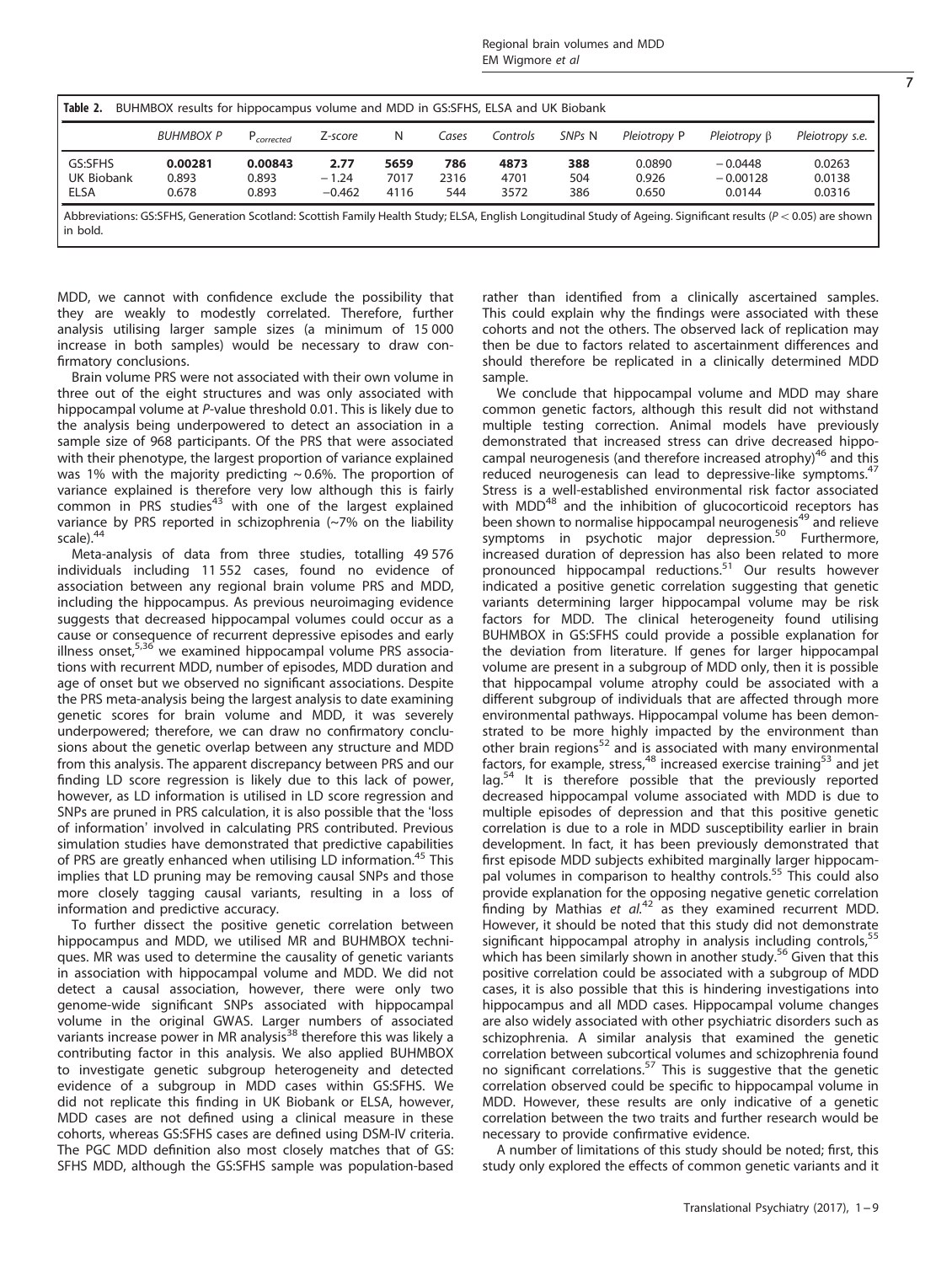<span id="page-8-0"></span>may be important to examine rarer variants to generate a more complete picture, although this will require larger sample sizes. Second, the lower heritability, higher prevalence and likely heterogeneity of MDD results in less precise estimates of marker weights from GWAS, $58$  decreasing the power to detect genetic correlations with other phenotypes. Power of the PRS is limited also by the size of the initial ENIGMA GWAS ( $n = 11\,840$ ), larger discovery sample sizes greatly improve the accuracy of PRS.<sup>4</sup> Therefore, larger genome-wide analysis would be necessary to generate confirmatory conclusions. Third, the estimates for SNP heritability, calculated using LD score regression, were lower than have been previously described.<sup>[60](#page-9-0)</sup> LD score regression has been utilised previously to calculate SNP heritability of subcortical volumes using the ENIGMA summary data with similar low estimates reported.<sup>[57](#page-9-0)</sup>

Despite these limitations, we provide some evidence of a positive genetic correlation between hippocampal volume and MDD and an indication of MDD subgroup heterogeneity, however, the genetic correlation did not survive multiple testing correction and the subgroup heterogeneity was not replicated. We did not demonstrate an association utilising PRS techniques, however, low power, low explanation of variance and loss of LD information were notable limitations. Although we demonstrate a potential genetic relationship between hippocampal volume and MDD in a subgroup of individuals, we believe one of the most important outcomes for the current study is in the planning for future studies. Sample sizes of  $\sim$  150 000 individuals will be needed to have sufficient statistical power  $(>0.8)$  to detect shared genetic architecture between MDD and hippocampal volume using PRS, using data sets similar to the one studied. The other regional brain volumes ranged from needing an additional sample size of ~ 400 000 to in excess of 1 million individuals. Alternatively, further studies may utilise data from further releases of the ENIGMA consortium, including larger numbers of participants and more accurately determined SNP effect sizes. Further research into subgrouping in the association between hippocampus and MDD may also be beneficial.

#### CONFLICT OF INTEREST

AMM has received financial support from Pfizer (formerly Wyeth), Janssen and Lilly. IJD and DJP were participants in UK Biobank. The remaining authors declare no conflict of interest.

#### ACKNOWLEDGMENTS

This investigation was supported by the Wellcome Trust 104036/Z/14/Z (STRADL, Stratifying Resilience and Depression Longitudinally). Generation Scotland received core funding from the Chief Scientist Office of the Scottish Government Health Directorate CZD/16/6 and the Scottish Funding Council HR03006. We thank all families, practitioners and the Scottish School of Primary Care involved in the recruitment process as well as the entirety of Generation Scotland team; interviewers, computer and laboratory technicians, clerical workers, research scientists, volunteers, managers, receptionists, healthcare assistants and nurses. We are grateful towards the Dr Mortimer and Theresa Sackler foundation for the financial support for this work. This research has been conducted using the UK Biobank resource and we would therefore like to thank all participants and coordinators in this cohort. The UK Biobank study was conducted under generic approval from the NHS National Research Ethics Service (approval letter dated 17 June 2011. Ref 11/NW/0362). Samples from the English Longitudinal Study of Ageing DNA Repository (EDNAR), which receives support from the National Institute on Aging (NIA) and the Economic and Social Research Council (ESRC), were used in this study. We thank contributors and the ELSA participants. IJD is supported by MRC and BBSRC funding to the University of Edinburgh Centre for Cognitive Ageing and Cognitive Epidemiology (MR/K026992/1).

#### **REFERENCES**

1 Ustün T, Ayuso-Mateos J, Chatterji S, Mathers C, Murray C. Global burden of depressive disorders in the year 2000. Br J Psychiatry 2004; 184: 386-392.

- 2 Sullivan P, Neale M, Kendler K. Genetic epidemiology of major depression: review and meta-analysis. Am J Psychiatry 2000; 157: 1552–1562.
- 3 CONVERGE Consortium. Sparse whole-genome sequencing identifies two loci for major depressive disorder. Nature 2015; 523: 588–591.
- 4 Hyde CL, Nagle MW, Tian C, Chen X, Paciga SA, Wendland JR et al. Identification of 15 genetic loci associated with risk of major depression in individuals of European descent. Nat Genet 2016; 48: 1031–1036.
- 5 Schmaal L, Veltman DJ, van Erp T, Sämann P, Frodl T, Jahanshad N et al. Subcortical brain alterations in major depressive disorder: findings from the ENIGMA Major Depressive Disorder working group. Mol Psychiatry 2015; 21: 806–812.
- 6 Arnone D, McIntosh A, Ebmeier K, Munafò M, Anderson I. Magnetic resonance imaging studies in unipolar depression: systematic review and meta-regression analyses. Eur Neuropsychopharmacol 2012; 22: 1–16.
- 7 Depping M, Wolf N, Vasic N, Sambataro F, Thomann P, Christian Wolf R. Specificity of abnormal brain volume in major depressive disorder: a comparison with borderline personality disorder. J Affect Disord 2015; 174: 650-657.
- 8 van Mierlo T, Chung C, Foncke E, Berendse H, van den Heuvel O. Depressive symptoms in Parkinson's disease are related to decreased hippocampus and amygdala volume. Mov Disord 2015; 30: 245–252.
- 9 Kronenberg G, Tebartz van Elst L, Regen F, Deuschle M, Heuser I, Colla M. Reduced amygdala volume in newly admitted psychiatric in-patients with unipolar major depression. J Psychiatr Res 2009; 43: 1112–1117.
- 10 Hamilton J, Siemer M, Gotlib I. Amygdala volume in major depressive disorder: a meta-analysis of magnetic resonance imaging studies. Mol Psychiatry 2008; 13: 993–1000.
- 11 Sexton C, Mackay C, Ebmeier K. A systematic review and meta-analysis of magnetic resonance imaging studies in late-life depression. Am J Geriatr Psychiatry 2013; 21: 184–195.
- 12 Koolschijn P, van Haren N, Lensvelt-Mulders G, Hulshoff Pol H, Kahn R. Brain volume abnormalities in major depressive disorder: a meta-analysis of magnetic resonance imaging studies. Hum Brain Mapp 2009; 30: 3719–3735.
- 13 Gifuni A, Ding Y, Olié E, Lawrence N, Cyprien F, Le Bars E et al. Subcortical nuclei volumes in suicidal behavior: nucleus accumbens may modulate the lethality of acts. Brain Imaging Behav 2016; 10: 96–104.
- 14 den Braber A, Bohlken M, Brouwer R, van 't Ent D, Kanai R, Kahn R et al. Heritability of subcortical brain measures: a perspective for future genome-wide association studies. Neuroimage 2013; 83: 98–102.
- 15 Won E, Ham B. Imaging genetics studies on monoaminergic genes in major depressive disorder. Prog Neuropsychopharmacol Biol Psychiatry 2016; 64: 311–319.
- 16 Wilkening S, Chen B, Bermejo JL, Canzian F. Is there still a need for candidate gene approaches in the era of genome-wide association studies? Genomics 2009; 93: 415–419.
- 17 Hibar DP, Stein JL, Renteria ME, Arias-Vasquez A, Desrivieres S, Jahanshad N et al. Common genetic variants influence human subcortical brain structures. Nature 2015; 520: 224–229.
- 18 Bulik-Sullivan B, Loh P, Finucane H, Ripke S, Yang J, Schizophrenia Working Group of the Psychiatric Genomics Consortium et al. LD Score regression distinguishes confounding from polygenicity in genome-wide association studies. Nat Genet 2015; 47: 291–295.
- 19 Bulik-Sullivan B, Finucane H, Anttila V, Gusev A, Day F, Loh P et al. An atlas of genetic correlations across human diseases and traits. Nat Genet 2015; 47: 1236–1241.
- 20 International Schizophrenia Consortium, Purcell SM, Wray NR, Stone JL, Visscher PM, O'Donovan MC et al. Common polygenic variation contributes to risk of schizophrenia and bipolar disorder. Nature 2009; 460: 748–752.
- 21 Bowden J, Davey Smith G, Burgess S. Mendelian randomization with invalid instruments: effect estimation and bias detection through Egger regression. Int J Epidemiol 2015; 44: 512–525.
- 22 Han B, Pouget JG, Slowikowski K, Stahl E, Lee CH, Diogo D et al. A method to decipher pleiotropy by detecting underlying heterogeneity driven by hidden subgroups applied to autoimmune and neuropsychiatric diseases. Nat Genet 2016; 48: 803–810.
- 23 Smith B, Campbell H, Blackwood D, Connell J, Connor M, Deary I et al. Generation Scotland: the Scottish Family Health Study; a new resource for researching genes and heritability. BMC Med Genet 2006; 7: 74.
- 24 Fernandez-Pujals A, Adams M, Thomson P, McKechanie A, Blackwood D, Smith B et al. Epidemiology and heritability of major depressive disorder, stratified by age of onset, sex, and illness course in Generation Scotland: Scottish Family Health Study (GS:SFHS). PLoS ONE 2015; 10: e0142197.
- 25 Kerr S, Campbell A, Murphy L, Hayward C, Jackson C, Wain L et al. Pedigree and genotyping quality analyses of over 10,000 DNA samples from the Generation Scotland: Scottish Family Health Study. BMC Med Genet 2013; 14: 38.
- 26 Gunderson K. Whole-genome genotyping on bead arrays. Methods Mol Biol 2009; 529: 197–213.